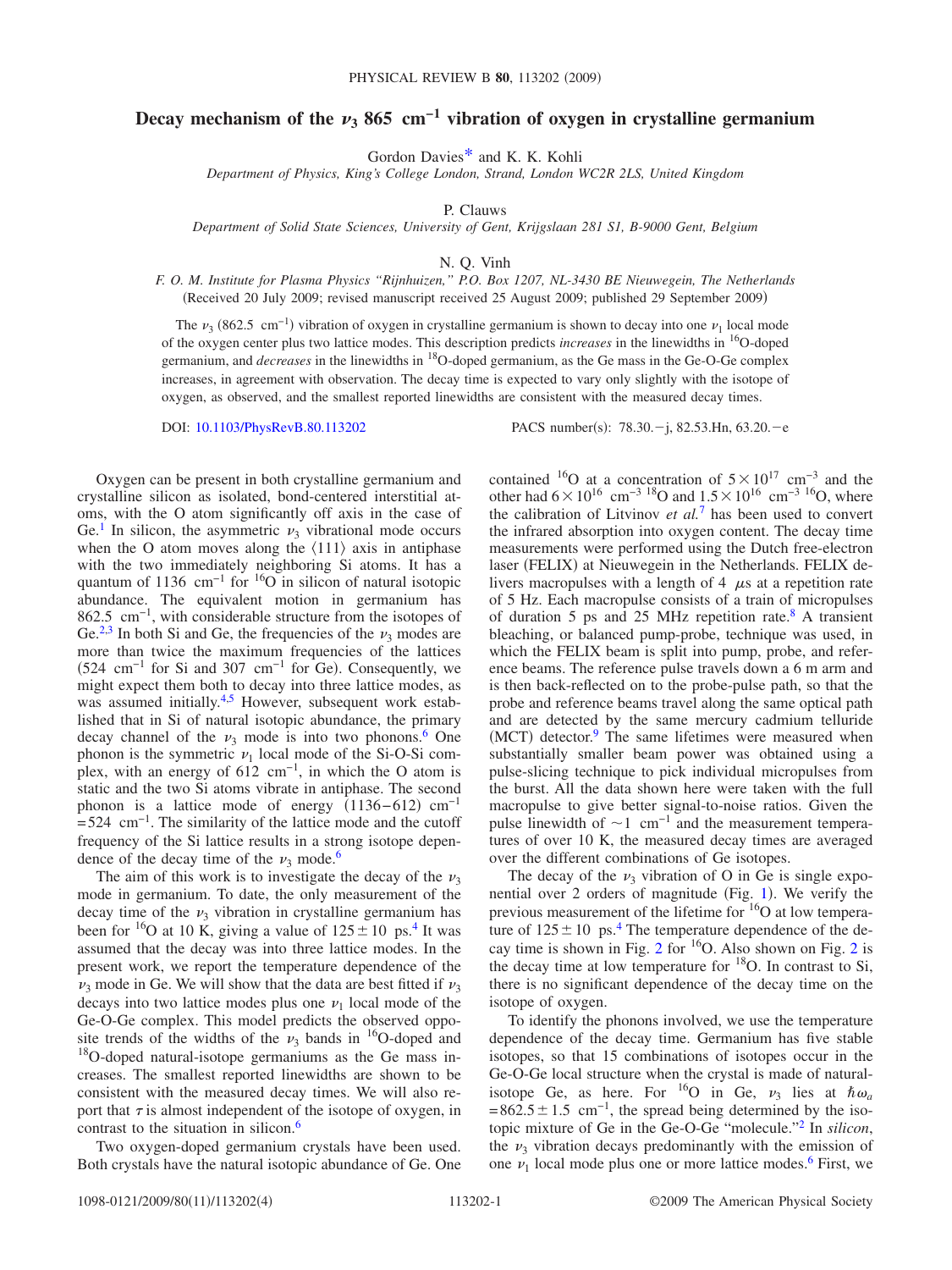<span id="page-1-0"></span>

FIG. 1. The measured transient-bleaching curves at 10 K for Ge:  ${}^{18}$ O. The broken line is the fit of a single-exponential decay, extrapolated to negative time for clarity. The decay time for this particular measurement was 101 ps.

will apply that model to Ge. For specific values, we will work with the isotope combination  ${}^{70}$ Ge- ${}^{16}$ O- ${}^{70}$ Ge; the effects of changing the Ge isotopes will be discussed in detail later, but the conclusion here is independent of the isotopic combination. For <sup>70</sup>Ge-<sup>16</sup>O-<sup>70</sup>Ge, the asymmetric  $\nu_3$  mode has  $\hbar \omega_a = 863.9$  cm<sup>-1</sup> (Ref. [2](#page-3-2)) and the symmetric  $\nu_1$  mode has  $\hbar \omega_s = 411.2 \text{ cm}^{-1}$  $\hbar \omega_s = 411.2 \text{ cm}^{-1}$  $\hbar \omega_s = 411.2 \text{ cm}^{-1}$ .<sup>1</sup> The difference  $\hbar \omega_a - \hbar \omega_s$  $=452.7$  cm<sup>-1</sup> lies well above the cutoff frequency at 307 cm<sup>-1</sup> of the Ge lattice and the decay of  $\nu_3$  into  $\nu_1$  also requires the emission of (at least) two lattice phonons. If, at all temperatures, the decay process occurs through one dominant decay channel, the decay rate  $1/\tau$  of the  $\nu_3$  vibration is expected to depend on temperature *T* as  $1/\tau(T) = f(T)/\tau(0)$ where $10$ 

$$
f(T) = \frac{\left[\exp(\hbar\omega_a/kT) - 1\right]}{\prod_{i=1}^3 \left[\exp(\hbar\omega_i/kT) - 1\right]}.
$$
 (1)

<span id="page-1-2"></span>The continuous line on Fig. [2](#page-1-1) is calculated with one of the modes, say mode 1, fixed as the  $\nu_1$  mode,  $\hbar \omega_1$ =411 cm<sup>-1</sup>. Energy conservation requires that for any chosen  $\hbar \omega_2$ , the value of  $\hbar \omega_3$  is  $\hbar \omega_3 = \hbar \omega_0 - \hbar \omega_5 - \hbar \omega_2$ . The temperature dependence of the decay time is then determined by one ad-

<span id="page-1-1"></span>

FIG. 2. Squares show the lifetime  $\tau$  of the  $\nu_3$  vibration of Ge: <sup>16</sup>O as a function of temperature. The continuous line is the best fit of Eq. ([1](#page-1-2)) for the local-mode case with  $\hbar \omega_1 = \hbar \omega_s = 411 \text{ cm}^{-1}$  and two adjustable parameters  $\tau(0) = 115 \pm 10$  ps and  $\hbar \omega_2 = 144$  cm<sup>-1</sup>. The broken line is the best fit for the three-lattice mode case with three adjustable parameters, giving  $\tau(0)$ =106 ps,  $\hbar \omega_1$ =307 cm<sup>-1</sup>, and  $\hbar \omega_2$ =307 cm<sup>-1</sup>. Star shows the decay time for <sup>18</sup>O,  $110 \pm 10$  ps.

<span id="page-1-3"></span>

FIG. 3. The density of phonon states is shown by the solid line  $(Ref. 11)$  $(Ref. 11)$  $(Ref. 11)$ . The densities of states for two phonons and three phonons are shown, respectively, by dotted and broken lines, arbitrarily scaled for clarity. The broken vertical lines at 863.9 and 819.6 cm<sup>-1</sup> indicate the frequencies of the  $\nu_3$  modes for <sup>16</sup>O and <sup>18</sup>O and the solid vertical lines at 452.7 and 419.4 cm−1 are for the differences in frequencies,  $v_3 - v_1$ . The values plotted are for <sup>70</sup>Ge-O-<sup>70</sup>Ge.

justable parameter,  $\hbar \omega_2$  $\hbar \omega_2$ . Fitting Eq. ([1](#page-1-2)) to the data in Fig. 2 yields  $\tau(0)=115\pm 2$  ps and  $\hbar \omega_2=144$  cm<sup>-1</sup>. An alternative model, suggested by Sun *et al.*<sup>[4](#page-3-4)</sup> is that the  $\nu_3$  mode decays into three *lattice* modes. The temperature dependence is then determined by two adjustable frequencies, say  $\hbar \omega_1$  and  $\hbar \omega_2$ . Energy conservation then gives  $\hbar \omega_3 = \hbar \omega_a - \hbar \omega_1 - \hbar \omega_2$ . The best fit is obtained when  $\hbar \omega_1$  and  $\hbar \omega_2$  are 307 cm<sup>-1</sup> and  $\hbar \omega_3 = 248$  cm<sup>-1</sup>.

The fit obtained with the local-mode model is the better, with a squared deviation 4 times smaller than for the latticemode model. In both cases, the fitting process results in the lattice modes having their maximum values, so that the frequency of the remaining mode is as low as possible. The temperature dependence is predominantly determined by that one low-frequency mode. Neither of the low-frequency modes lies in a high density of states of the lattice phonons,<sup>11</sup> although 248  $\text{cm}^{-1}$  is close to a resonance predicted for oxygen in germanium.<sup>1</sup> To determine which decay model is appropriate, we will use isotope data.

In natural-isotope germanium doped with  $16O$ , the width of the  $\nu_3$  absorption line is observed to increase with increasing Ge mass in the Ge-O-Ge complex[.12](#page-3-12) Recent measurements by Pajot for the combinations  ${}^{70}$ Ge- ${}^{16}$ O- ${}^{70}$ Ge and for <sup>76</sup>Ge-<sup>16</sup>O-<sup>74</sup>Ge gave widths at 1.6 K of ~0.030 and ~0.045 cm<sup>-1</sup>, respectively.<sup>13</sup> The frequencies of the  $\nu_3$ modes for these two structures are, respectively, 863.9 and 861.4 cm<sup>-1</sup>.<sup>[5](#page-3-5)</sup> If the  $\nu_3$  mode decays into three lattice modes, we need to compare these values to the three-phonon density of states. The three-phonon density of states is shown in Fig. [3,](#page-1-3) calculated using convolution integrals from the 300 K one-phonon density of states<sup>11</sup> with allowance for the  $2\%$ increase in phonon frequencies at low temperature. A vertical line on the figure indicates the position of the  $^{16}O$ 863.9 cm−1 frequency. The three-phonon densities of states are the same to  $\pm 1\%$  at 861.4 and 863.9 cm<sup>-1</sup>. Given the similarity in the densities of states and the weak selection rules for three-phonon processes, the decay times would be expected to be very similar, in contradiction to experiment. If the  $\nu_3$  mode decays into one  $\nu_1$  mode and two lattice modes, we need to compare the difference in frequencies  $\hbar \omega_a - \hbar \omega_s$ of  $\nu_3$  and  $\nu_1$  to the two-phonon density of states. The  $\nu_1$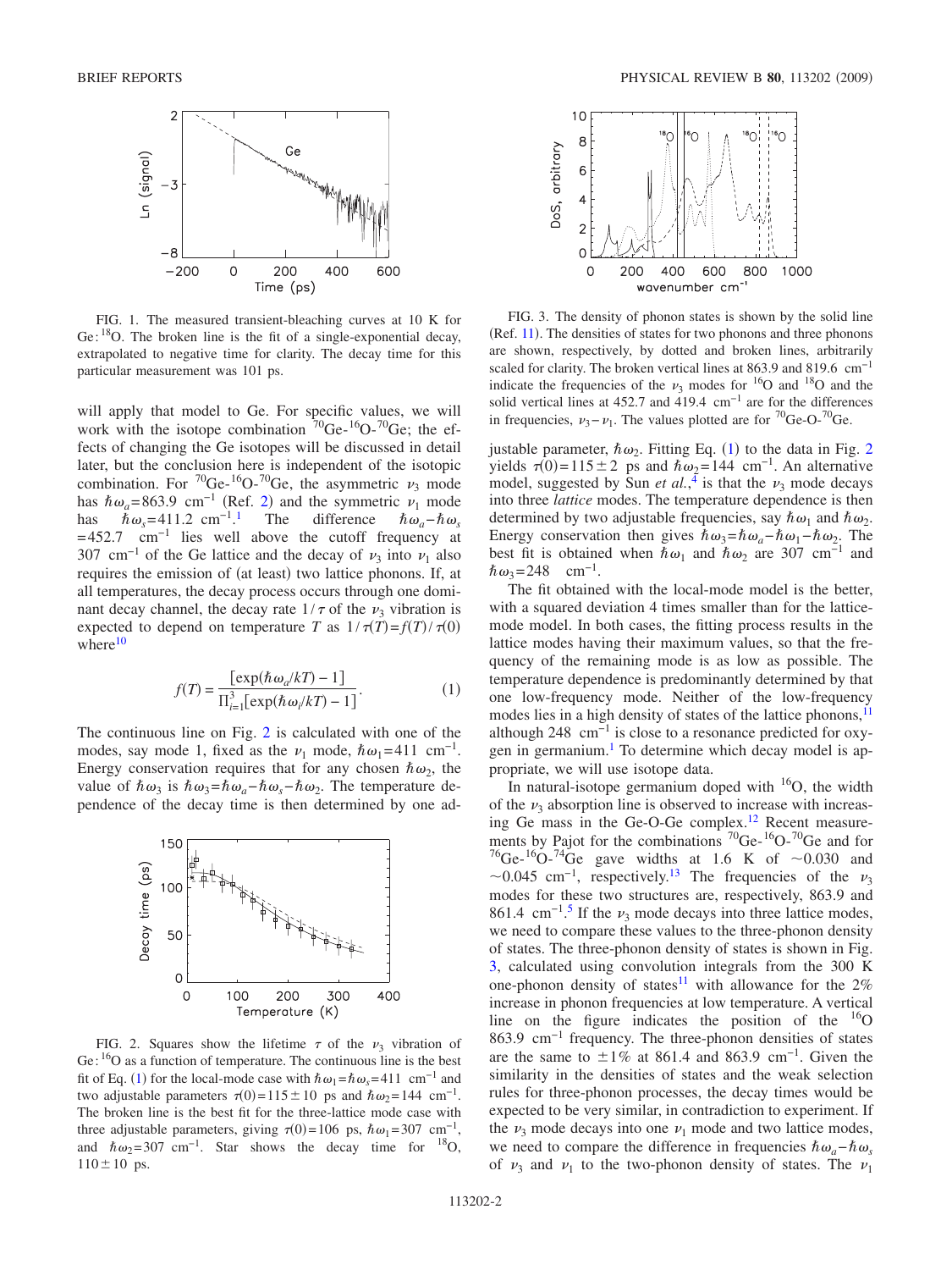mode is more sensitive to the isotope of Ge than is the  $\nu_3$ mode, where the motion is dominated by the O atom. The differences of  $\hbar \omega_a - \hbar \omega_s$  are, respectively, 452.7 and 457.8 cm<sup>-1</sup> for <sup>70</sup>Ge-<sup>16</sup>O-<sup>70</sup>Ge and <sup>76</sup>Ge-<sup>16</sup>O-<sup>74</sup>Ge.<sup>1</sup> The line at 452.7 cm−1 on Fig. [3](#page-1-3) lies on an increasing part of the two-phonon density of states leading to the peak near 480 cm−1 produced by the combination of acoustic  $(200 \text{ cm}^{-1})$  and optic modes. The total two-phonon density of states increases by 13% between 452.7 cm−1 for  ${}^{70}$ Ge-<sup>16</sup>O-<sup>70</sup>Ge and 457.8 cm<sup>-1</sup> for <sup>76</sup>Ge-<sup>16</sup>O-<sup>74</sup>Ge, implying a shorter decay time and a larger linewidth with increasing Ge mass, qualitatively as observed. There is poor quantitative agreement between the observed 50% increase and the 13% change expected from the two-phonon density of states, possibly implying the importance of phonon selection rules in the decay. Nevertheless, the local-mode model predicts a significant change, in contrast to the lattice-mode model.

The opposite dependence on the Ge mass is observed in natural-isotope germanium doped with  $18$ O. Here, the width of the  $\nu_3$  absorption line for the <sup>70</sup>Ge-<sup>18</sup>O-<sup>70</sup>Ge structure is observed to be greater than the linewidth for  $^{76}$ Ge- $^{18}$ O- $^{74}$ Ge.<sup>5</sup> A reanalysis by Pajot for the combinations <sup>70</sup>Ge-<sup>18</sup>O-<sup>70</sup>Ge and for <sup>76</sup>Ge-<sup>18</sup>O-<sup>74</sup>Ge gave widths at 6 K of  $\sim$ 0.06 and  $\sim$ 0.05 cm<sup>-1</sup>, respectively: the change is small but real.<sup>13</sup> The frequencies of the  $\nu_3$  mode for these two structures are, respectively, 819.6 and 816.9  $\text{cm}^{-1}$ .<sup>[5](#page-3-5)</sup> A verti-cal line on Fig. [3](#page-1-3) indicates the position of the  $^{18}$ O 819.6 cm<sup>-1</sup> frequency. There is a negligible, less than  $\pm 1\%$ , change in the three-phonon density of states between 819.6 and 816.9 cm−1. For the local-mode model, we again compare the difference in frequencies  $\hbar \omega_a - \hbar \omega_s$  of  $\nu_3$  and  $\nu_1$  to the two-phonon density of states. Coutinho *et al.*[14](#page-3-14) calculated that the  $\nu_1$  mode is reduced in frequency by 11 cm<sup>-1</sup> for <sup>18</sup>O compared to  $16$ O (when the same isotopes of Ge are considered). The value of  $\hbar \omega_a - \hbar \omega_s = 419.4$  cm<sup>-1</sup> is indicated on Fig. [3.](#page-1-3) The frequency of the  $\nu_1$  mode is known from experiment to decrease by 7.7 cm<sup>-1</sup> between <sup>70</sup>Ge-<sup>16</sup>O-<sup>70</sup>Ge and  $76$ Ge- $16$ O- $74$ Ge and we would expect that the shift would be very similar between  ${}^{70}$ Ge- ${}^{18}$ O- ${}^{70}$ Ge and  ${}^{76}$ Ge- ${}^{18}$ O- ${}^{74}$ Ge, as confirmed by calculation.<sup>14</sup> Consequently,  $\hbar \omega_a - \hbar \omega_s$  is 5.0 cm−1 smaller for the 70Ge-18O-70Ge structure than for 76Ge-18O-74Ge. These values lie on a rapidly changing part of the two-phonon density of states (Fig.  $3$ ) and the density for  ${}^{70}$ Ge- ${}^{18}$ O- ${}^{70}$ Ge is 50% higher than for  ${}^{76}$ Ge- ${}^{18}$ O- ${}^{74}$ Ge, qualitatively in agreement with the 20*%* larger linewidth. Again, qualitative agreement is obtained if  $\nu_3$  decays into the local  $\nu_1$  mode, plus two lattice modes, but not if the decay is into three lattice modes.

In this discussion, we have assumed that the linewidth is determined primarily by the decay time. We have seen that our measurement of the decay time is an average over the different isotope combinations. It is also an average over the fine structure resulting from thermal population of the lowenergy rotational modes of the O atom. Averaging over the fine structure is expected to have little effect since the dipole moment of the  $\nu_3$  mode is almost independent of the lowenergy rotational mode. The average over the isotopes gives the minimum average width  $\Gamma$  of the absorption lines. Using  $\Gamma = 1/2 \pi c \tau$ , with  $\tau = 115$  ps, the calculated width is  $\Gamma$ =0.046 cm<sup>-1</sup>, closely in agreement with the highresolution experimental measurements quoted above for  $^{16}$ O and  $^{18}$ O.

We noted that, in contrast to silicon, there is little dependence of  $\tau$  on the isotope of oxygen: the decay time for Ge:  $^{18}$ O is 110 ± 10 ps, possibly slightly shorter than the  $115 \pm 10$  ps for <sup>16</sup>O (Fig. [2](#page-1-1)). A shorter decay time would be qualitatively consistent with the larger linewidths reported above for <sup>18</sup>O. The three-phonon density of states is  $\sim$ 35% higher at  $\nu_3$  $\nu_3$  for  $^{16}_{16}$ O than for  $^{18}$ O (Fig. 3), suggesting that the decay times for 16O and 18O would be significantly different if the decay was into three lattice modes. In contrast, the differences  $\hbar \omega_a - \hbar \omega_s$  lie in very similar densities of twophonon states, consistent with the observed very similar decay times. However, this argument raises a question we cannot answer: the value for 18O lies on the tail of the combination of two optic modes, while the value for  $^{16}O$  is in a region where the combination of one high-frequency acoustic mode and one optic mode is becoming significant. Surprisingly, the specific modes do not seem to be important here.

Finally, the decay of the  $\nu_3$  mode of Ge:O into three phonons results, qualitatively, in  $\tau$  being 1 order of magnitude larger than the value of 11 ps observed in Si. This qualitative result is consistent with recent discussions of the frequency-gap law, where the decay time increased by about 1 order of magnitude for each additional phonon that had to be emitted.<sup>15</sup> In order for one of the phonons to be the  $\nu_1$ local mode, the  $\nu_3$  and  $\nu_1$  modes must be coupled. Independent evidence for the coupling of  $\nu_3$  and  $\nu_1$  is well known from the observation of the  $v_3 + v_1$  combination band at 1270 cm−1 from which the frequencies quoted above of the  $\nu_1$  mode are found<sup>1</sup>).

To summarize, data are consistent with the  $\nu_3$  vibration of oxygen in germanium decaying by the creation of three phonons, one of which is the  $\nu_1$  local mode and with  $\tau$  ~ 115 ps at low temperature. This model is consistent with the increase in linewidth in Ge- $16$ O-Ge as the Ge mass increases and with the opposite trend in Ge-18O-Ge. The value of  $\tau$  is consistent with the magnitude of the observed linewidths of the absorption lines at low temperature.

We thank Stichting voor Fundamenteel Onderzoek der Materie (FOM) for beam time and assistance at FELIX. This work was supported by the European Community—Research Infrastructure Action under the FP6 "Structuring the European Research Area" Programme through the initiative for "Integrating Activity on Synchrotron and Free Electron Laser Science." We thank Bernard Pajot, Nikos Doltsinis, and Alison Mainwood for helpful discussions and also thank B. P. for access to unpublished data.